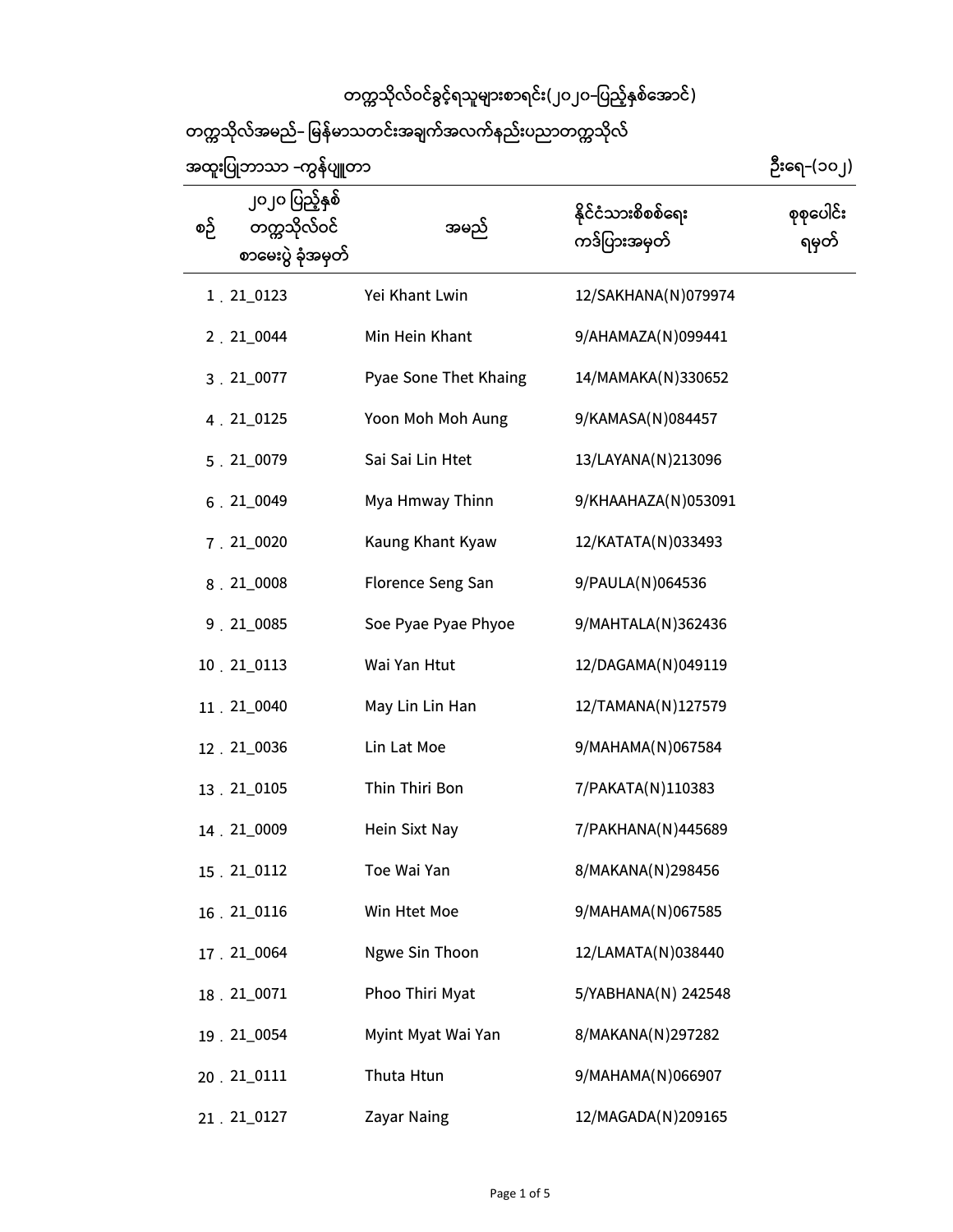| စဉ် | ၂၀၂၀ ပြည့်နှစ်<br>တက္ကသိုလ်ဝင်<br>စာမေးပွဲ ခုံအမှတ် | အမည်                   | နိုင်ငံသားစိစစ်ရေး<br>ကဒ်ပြားအမှတ် | စုစုပေါင်း<br>ရမှတ် |
|-----|-----------------------------------------------------|------------------------|------------------------------------|---------------------|
|     | 22.21_0030                                          | Kyaw Pyae Sone Hein    | 12/THAGHANA(N)198746               |                     |
|     | 23.21_0051                                          | Myat Theingi Cho       | 5/KHAUTA(N)111851                  |                     |
|     | 24 . 21_0038                                        | Linn Lae Phyu          | 9/MATHANA(N)194780                 |                     |
|     | 25.21_0010                                          | Hein Thant             | 9/AHAMAZA(N)073934                 |                     |
|     | 26.21_0128                                          | Zin Linn Htet          | 9/MAHAMA(N)068141                  |                     |
|     | 27.21_0053                                          | Myat Thiri Aung        | 9/AHAMAZA(N)083804                 |                     |
|     | 28.21_0119                                          | Yan Aye Bobo           | 9/NAHTAKA(N)216657                 |                     |
|     | 29.21_0082                                          | Shune Lae Win          | 9/KHAAHAZA(N)057479                |                     |
|     | 30.21_0069                                          | Phoo Phoo Khiang Thinn | 3/BAAHANA(N)448656                 |                     |
|     | 31.21_0057                                          | Myo Myat Htun          | 5/SAKANA(N)281633                  |                     |
|     | 32.21_0096                                          | Thazin Phyo            | 5/MAYANA(N)314411                  |                     |
|     | 33.21_0033                                          | Kyi Sin Hein           | 12/THAKATA(N)209600                |                     |
|     | 34 . 21_0058                                        | Myo Myint Aye          | 13/LAYANA(N)190941                 |                     |
|     | 35.21_0076                                          | Pyae Sone Moe          | 9/PAKAKHA(N)074069                 |                     |
|     | 36.21_0098                                          | Theint Shwe Sin        | 9/AHAMAZA(N)076840                 |                     |
|     | 37.21_0099                                          | Thel Nandar Soe        | 12/DAGAMA(N)048957                 |                     |
|     | 38.21_0035                                          | Lin Khant Min Maung    | 9/KHAMASA(N)092587                 |                     |
|     | 39 . 21_0061                                        | Nandar Kyaw            | 1/MAKANA(N)254975                  |                     |
|     | 40.21_0114                                          | Wai Yan Min            | 8/MAKANA(N)308033                  |                     |
|     | 41.21_0017                                          | <b>Htet Myat Han</b>   | 9/MATHANA(N)207926                 |                     |
|     | 42.21_0126                                          | Zaw Lin Naing          | 12/THAKATA(N)215402                |                     |
|     | 43.21_0075                                          | Pyae Phyo Kyaw         | 9/PAULA(N)062924                   |                     |
|     | 44 21_0118                                          | Yamin Eaindray         | 12/MAYAKA(N)180661                 |                     |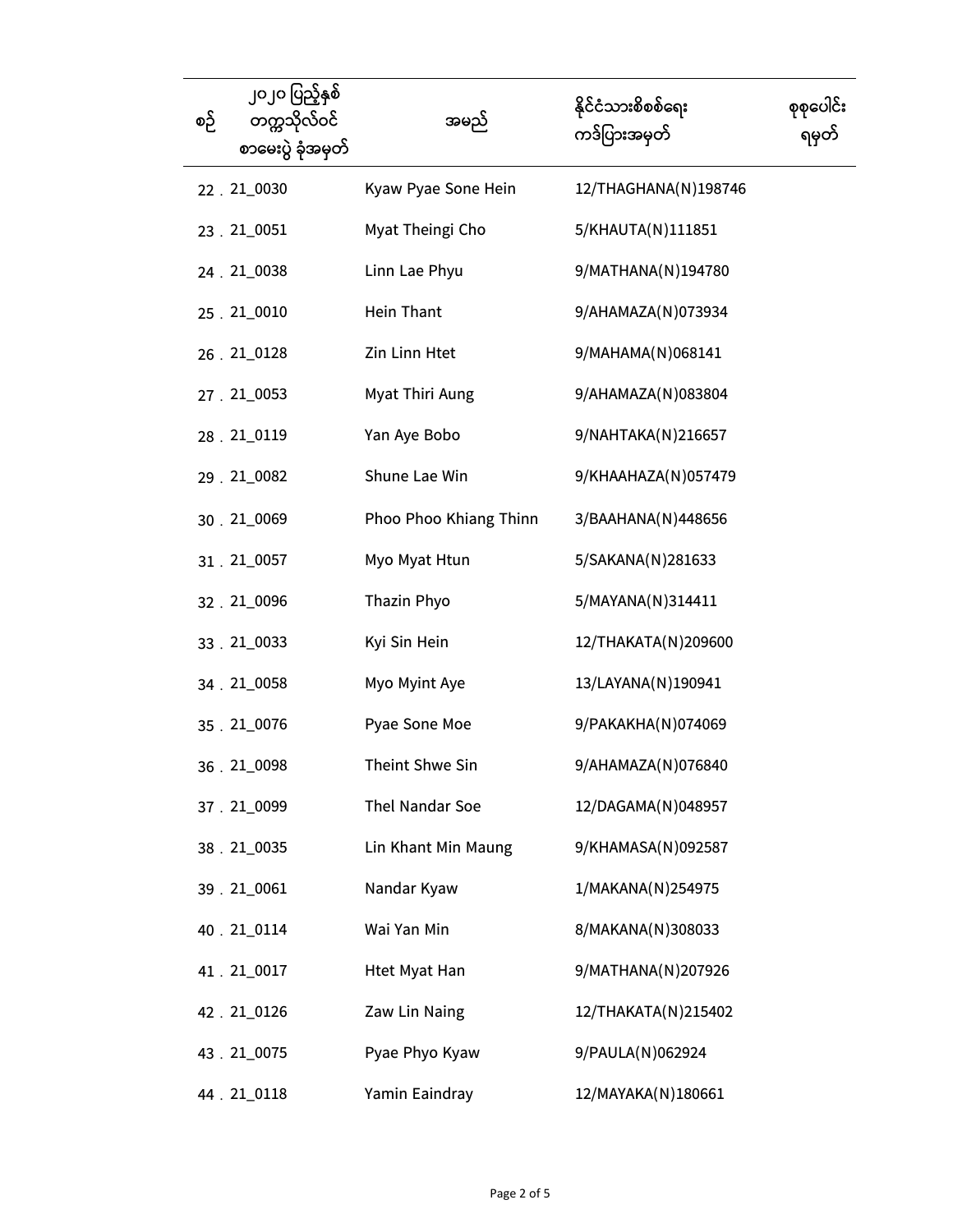| စဉ် | ၂၀၂၀ ပြည့်နှစ်<br>တက္ကသိုလ်ဝင်<br>စာမေးပွဲ ခုံအမှတ် | အမည်                   | နိုင်ငံသားစိစစ်ရေး<br>ကဒ်ပြားအမှတ် | စုစုပေါင်း<br>ရမှတ် |
|-----|-----------------------------------------------------|------------------------|------------------------------------|---------------------|
|     | 45 . 21_0006                                        | Chan Myae Nay Chi Htay | 12/SAKHANA(N)081797                |                     |
|     | 46.21_0068                                          | Phone Myint Myat       | 12/SAKHANA(N)081195                |                     |
|     | 47.21_0086                                          | Su Shoon Lae Tin       | 9/MATAYA(N)214942                  |                     |
|     | 48.21_0121                                          | Ye Yint Naing Oo       | 12/SAKHANA(N)081134                |                     |
|     | 49.21_0050                                          | Mya Thinzar Aung       | 3/BAAHANA(N)448620                 |                     |
|     | 50 . 21_0001                                        | A Mi Mi Soe            | 8/KHAMANA(N)234626                 |                     |
|     | 51.21_0084                                          | Si Thu Tun             | 9/PATHAKA(N)172430                 |                     |
|     | 52.21_0097                                          | Theingi Htun           | 1/MAKANA(N)250271                  |                     |
|     | 53.21_0101                                          | Thet Mhue San          | 9/KHAAHAZA(N)059345                |                     |
|     | 54 . 21_0015                                        | Hsu Myat Thandar       | 9/AHAMAYA(N)168331                 |                     |
|     | 55 . 21 0115                                        | Wai Yan Win Kyaw       | 9/AHAMAZA(N)076828                 |                     |
|     | 56.21_0080                                          | Sanda Pyae Sone        | 9/KAPATA(N)301841                  |                     |
|     | 57.21_0041                                          | May Myat Noe Phyu      | 9/ZAYATHA(N)013254                 |                     |
|     | 58.21_0091                                          | Swan Yee Htet          | 9/ZABATHA(N)008740                 |                     |
|     | 59.21_0090                                          | Swan Lynn Htun         | 12/UKAMA(N)250428                  |                     |
|     | 60.21_0046                                          | Min Sitt Paing Oo      | 9/AHAMAZA(N)090392                 |                     |
|     | $61.21\_0014$                                       | Hnin Si Lynn Latt      | 9/KHAMASA(N)096945                 |                     |
|     | 62.21_0011                                          | Hein Thiha             | 12/AHALANA(N)051239                |                     |
|     | 63.21_0027                                          | Khine Khine Phyu Thant | 9/MAHAMA(N)076287                  |                     |
|     | 64 . 21_0067                                        | Paing Soe Lin          | 1/MANYANA(N)192137                 |                     |
|     | 65.21_0103                                          | Thet Phoo Mon          | 8/PAKHAKA(N)343142                 |                     |
|     | 66.21_0021                                          | Kaung Khant Lynn       | 12/THAGHAKA(N)214599               |                     |
|     | 67.21_0083                                          | Si Thu                 | 8/KHAMANA(N)242938                 |                     |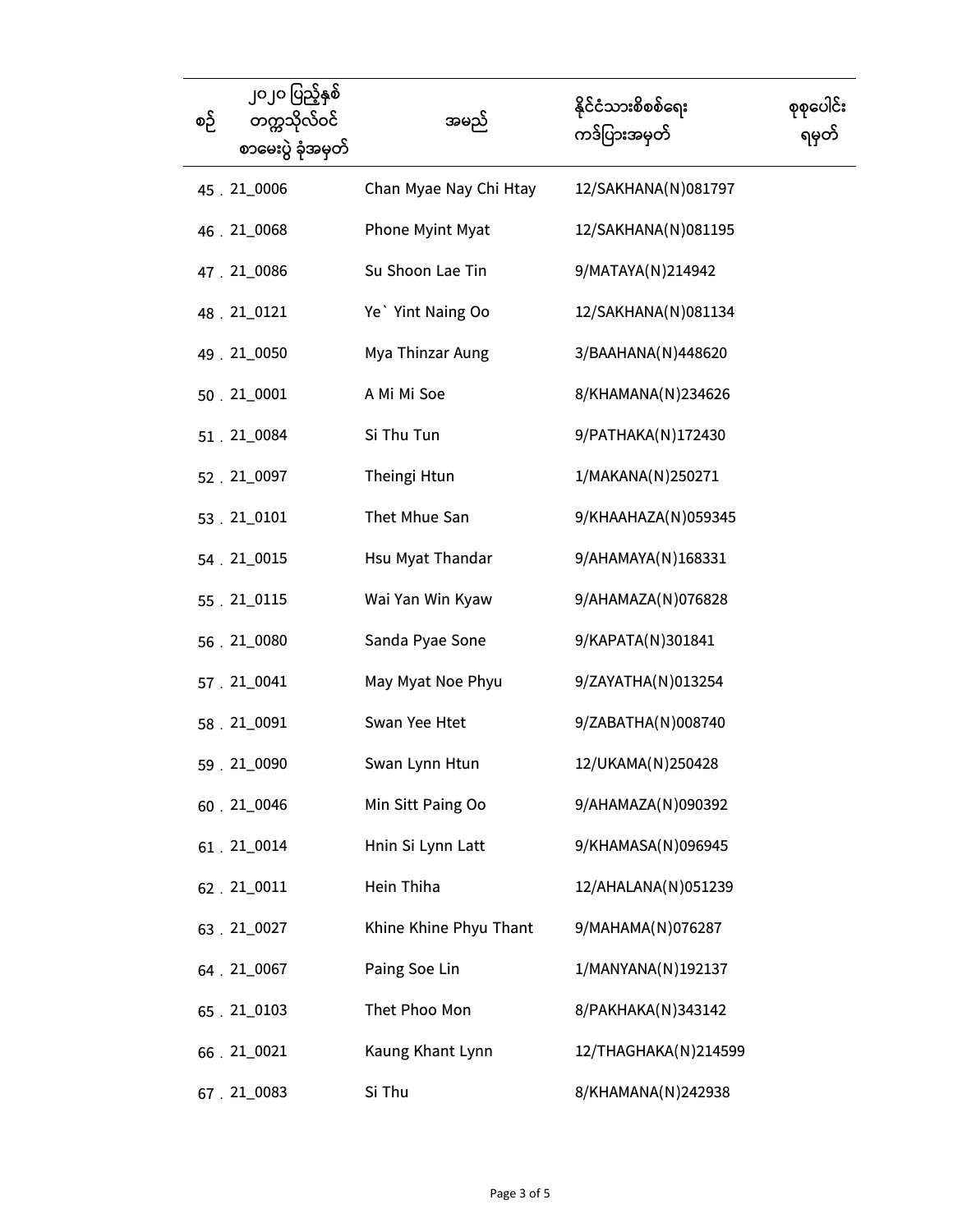| စဉ် | ၂၀၂၀ ပြည့်နှစ်<br>တက္ကသိုလ်ဝင်<br>စာမေးပွဲ ခုံအမှတ် | အမည်                     | နိုင်ငံသားစိစစ်ရေး<br>ကဒ်ပြားအမှတ် | စုစုပေါင်း<br>ရမှတ် |
|-----|-----------------------------------------------------|--------------------------|------------------------------------|---------------------|
|     | 68.21_0034                                          | La Wunn Htet             | 9/PAULA(N)096960                   |                     |
|     | 69.21_0074                                          | Phyu Sin San             | $\cdots$                           |                     |
|     | 70.21_0007                                          | Chit Hmue Than Thar      | 9/PAKAKHA(N)052058                 |                     |
|     | 71.21_0070                                          | Phoo Pwint Mar Lar Thein | 9/KHAAHAZA(N)054871                |                     |
|     | 72.21_0065                                          | Nyan Moe Si              | 9/PAULA(N)094767                   |                     |
|     | 73.21_0019                                          | Kaung Khant Hein         | 12/TAMANA(N)127250                 |                     |
|     | 74.21_0063                                          | Nay Lynn                 | 12/MAGADA(N)182808                 |                     |
|     | 75.21_0004                                          | Aung Min Thein           | 9/PAULA(N)090651                   |                     |
|     | 76.21_0002                                          | Ant Kyaw Swar            | 12/MAYAKA(N)177559                 |                     |
|     | 77.21_0026                                          | Khin Myat Thu            | 9/KHAMASA(N)065157                 |                     |
|     | 78.21_0081                                          | Shin Min Thant           | 9/AHAMAZA(N)070068                 |                     |
|     | 79.21_0093                                          | Thant Thuka Zaw          | 9/PABATHA(N)017620                 |                     |
|     | 80.21_0055                                          | Myo Min Hein             | 9/KHAMASA(N)073369                 |                     |
|     | 81.21_0032                                          | Kyaw Thu Win             | 9/KAPATA(N)298216                  |                     |
|     | 82.21_0048                                          | Min Thu Khing            | 9/AHAMAZA(N)090256                 |                     |
|     | 83.21_0016                                          | Hsu Phyu Phyu Thae       | 9/ZABATHA(N)005296                 |                     |
|     | 84.21_0028                                          | Khit Si Thu              | 7/TANGANA(N)221931                 |                     |
|     | 85.21_0095                                          | Thaw Thaw Han            | 9/MAHAMA(N)064652                  |                     |
|     | 86.21_0037                                          | Lin Thwin Phone          | 12/YAKANA(N)088675                 |                     |
|     | 87.21_0052                                          | Myat Thinzar Khaing      | 12/MAGADA(N)191706                 |                     |
|     | 88.21_0072                                          | Phyo Thiha Kyaw          | 12/KATATA(N)034950                 |                     |
|     | 89.21_0005                                          | Aye Min Han              | 8/KHAMANA(N)235296                 |                     |
|     | 90.21_0025                                          | Kay Khaing Win           | 12/LAKANA(N)275307                 |                     |